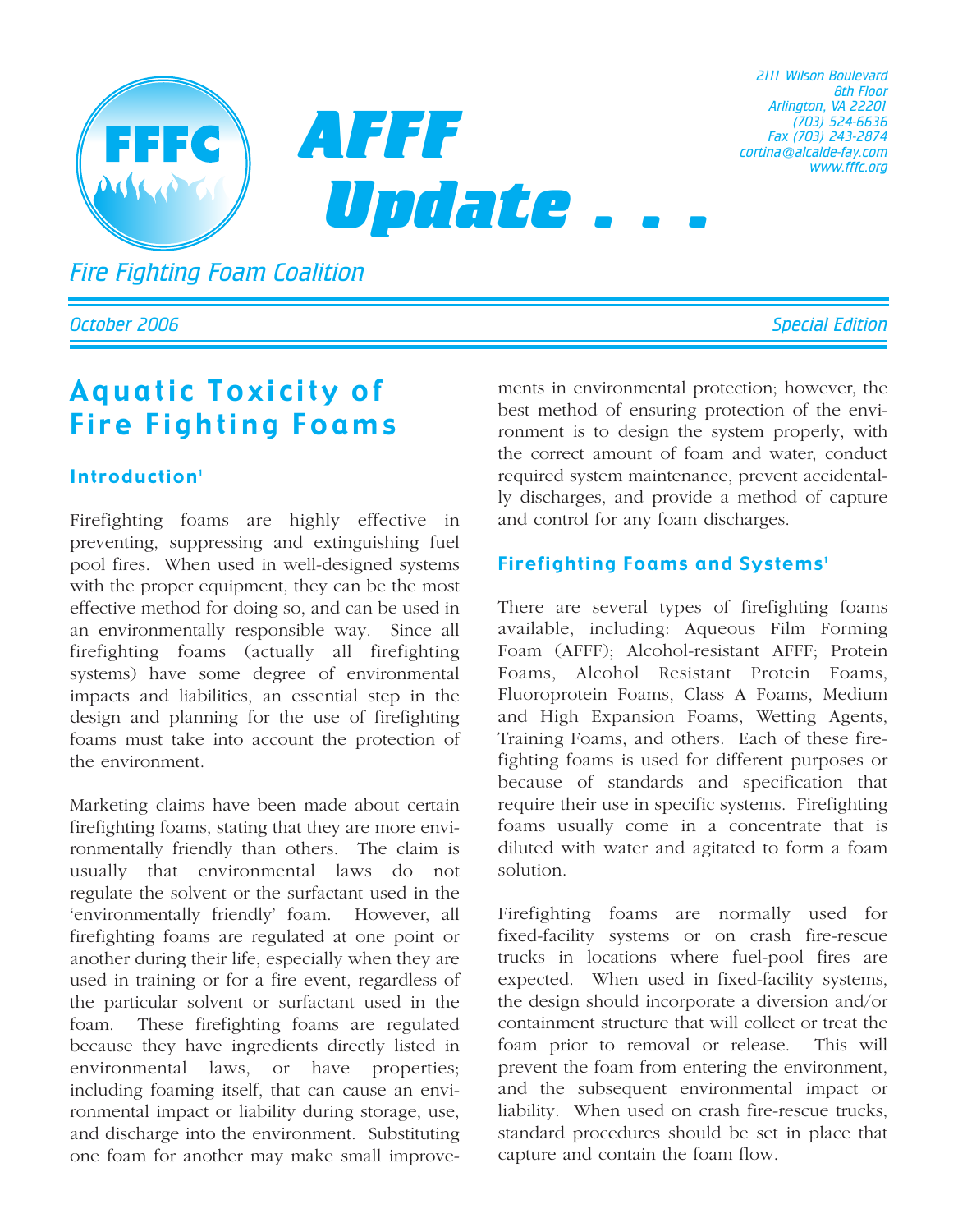These procedures and systems are important when foam is used in training, during accidental discharges, system checks, and during actual fire events. Although safety and fire suppression/ extinguishments is paramount during a fire event, the properly designed system and standard procedures will protect the environment as well.

#### **Aquatic Toxicity<sup>1</sup>**

Toxicity analysis focuses on the plants or animals most likely affected, and the route of entry that will cause the worst effects. In the case of foams, plant and animals in water are the ones that are most likely to be affected by exposure, and the exposure will generally be through ingestion or respiration. This type of toxicity is known as aquatic toxicity. Aquatic toxicity is an indicator of the relative toxicity of a chemical or compound in water. It is determined by using a series of tests to determine the acute (short term) or chronic (long term) toxicity, expressed as EC50 (Effective Concentration 50), LC50 (Lethal Concentration 50), or several other parameters.

The toxicity is compared to a standard toxicity reference to determine their potential impact, and evaluated based on use-specific conditions. Several scales are available; one example, the United States Fish and Wildlife Service (FWS) scale is provided in the following chart (this scale is highly situation-specific and should not be used as a planning tool or guidance for relative toxicity without consulting a qualified toxicologist).

| <b>Relative Toxicity</b>    | <b>Aquatic EC50 or</b><br>$LC50$ (mg/L) |
|-----------------------------|-----------------------------------------|
| <b>Super Toxic</b>          | < 0.01                                  |
| <b>Extremely Toxic</b>      | $0.01 - 0.1$                            |
| <b>Highly Toxic</b>         | $0.1 - 1$                               |
| <b>Moderately Toxic</b>     | $1 - 10$                                |
| <b>Slightly Toxic</b>       | 10-100                                  |
| <b>Practically Nontoxic</b> | 100-1000                                |
| <b>Relatively Harmless</b>  | >1000                                   |

| <b>FWS Acute Toxicity Rating Scale</b> |  |  |  |
|----------------------------------------|--|--|--|
|----------------------------------------|--|--|--|

Toxicity parameters are counterintuitive – the higher the number, the less toxic the material. In concentrate form, many foams range from Practically Nontoxic to Slightly Toxic. When diluted to the fire extinguishing solution, almost all are typically categorized as Relatively Harmless.

#### Acute Toxicity Testing

In order to directly compare the toxicity of different fire fighting foam agents, six foam concentrates were tested for acute toxicity in two different aquatic species.

Test concentrates included three AFFF agents, a wetting agent, and two "fluorine-free" foams. AFFF agents were chosen that are alcohol resistant (AR-AFFF), meet Underwriters Laboratories (UL) specifications, and meet US military specifications (milspec, Mil-F-24385). The wetting agent and "fluorine-free" foams were chosen because they are often marketed as "environmentally friendly" alternatives to AFFF. All of the foam concentrates tested were from stocks of commercially available products and all except the wetting agent were 3% concentrates. Test agents were manufactured by 3M Australia, Ansul, Buckeye, HCT, Kidde, and Solberg.

The two tests performed were the 96-hour LC50 Test in Fingerling Rainbow Trout**<sup>2</sup>** and the 96-hour LC50 Flow-Through Test in Fathead Minnows.**<sup>3</sup>** Both tests involve exposing fish to water containing different concentrations of the test substance for four days and determining the concentration that is lethal to half of the fish. In the fathead minnow flow-through test, water containing the test substances flows in and out of the test chamber at a rate of six changes every 24 hours. In the rainbow trout test, the water is aerated but not changed over the four-day test period.

These two tests have been used by industry and the United States Department of Agriculture Forest Service for many years to evaluate the environmental impact of fire fighting foams.**<sup>4</sup>** Fathead minnows are often used to measure the aquatic toxicity of AFFF-type agents and rainbow trout are often used to measure the aquatic toxicity of class A foams and wetting agents.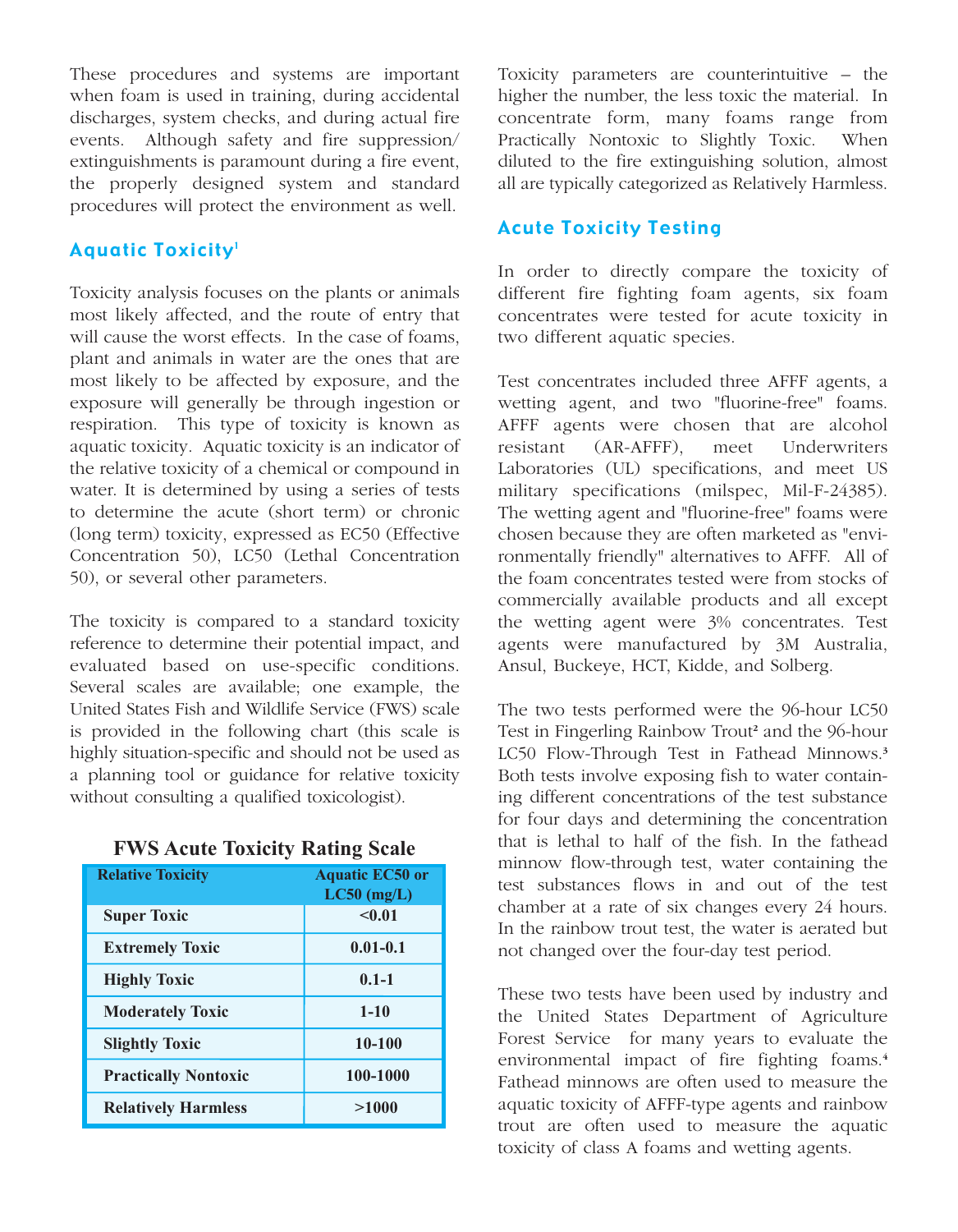## Results

Results from acute toxicity testing in rainbow trout and fathead minnows are presented in Tables 1 and 2 and Figures 1 and 2. The wetting agent had the highest acute toxicity of the foam concentrates tested with an LC50 of about 1 mg/L for both aquatic species. It would be classified as moderately to highly toxic according tom the FWS scale. The two "fluorine-free" foams were an order of magnitude lower in toxicity than the wetting agent, ranging from 65 – 171 mg/L. These concentrates would be considered slightly toxic to practically non-toxic according to the FWS scale. The AFFF agents were the least toxic of the foam concentrates tested, ranging from 884 to 5657 mg/L, which is an order of magnitude lower in toxicity than the "fluorine free" foams. AFFF concentrates would be considered practically non-toxic to relatively harmless according to the FWS scale.

The results from this testing program are consistent with other published data and with information on aquatic toxicity presented on the material safety data sheets (MSDS) for these agents. Gaikowski et al tested two commercially available Class A foams that are likely to be somewhat similar in make-up to fluorine-free foams A and B and obtained LC50 values ranging from 13-32 mg/L in fathead minnows and 11-78 mg/L in rainbow trout.**5,6**

#### **Discussion**

It is not surprising, despite marketing claims to the contrary, that wetting agents and "fluorine-free" foams would have higher acute aquatic toxicity than AFFF agents. AFFF agents contain fluorinated surfactants that provide a positive spreading coefficient and enable film formation on top of lighter fuels. It is this film-forming characteristic that makes AFFF agents highly effective. Foam agents that do not contain fluorinated surfactants usually contain higher concentrations of hydrocarbon surfactants and solvents in order to compensate for the lack of film formation. Hydrocarbon surfactants and solvents are generally more toxic in aquatic systems than fluorinated surfactants, so this likely explains the higher aquatic toxicity of the non-fluorinated foams as compared to AFFF.

It is also not surprising that milspec AFFF has a slightly higher toxicity than AR-AFFF and that AR-AFFF has a slightly higher toxicity than UL AFFF. Milspec AFFF contains a higher content of surfactants and solvents than AR-AFFF, which contains a higher content of surfactants and solvents than UL AFFF.

#### Conclusion

Fluorinated surfactants are persistent chemicals that have come under increased scrutiny in recent years as a result of the PFOS issue. This scrutiny has encouraged some manufacturers to supplement their range of foams to provide "fluorine-free" products under the descriptive title of "environmentally friendly" alternatives to AFFF, while relying on only minimum data and performance characteristics across a limited range of risks and flammable liquids. But it is important to acknowledge that just because a foam agent does not contain fluorine, it is not necessarily safer for the environment, as illustrated by the higher aquatic toxicity of nonfluorinated foams as compared to AFFF.

#### References

- **<sup>1</sup>** From a paper entitled *Environmental Impacts of Fire Fighting Foams* by William H. Rupert, Daniel P. Verdonik, and Christopher Hanauska of Hughes Associates, Inc. (2005)
- **<sup>2</sup>** Tests performed by Harris Industrial Testing Service Ltd., Nova Scotia, Canada
- **<sup>3</sup>** Tests performed by Aqua Survey Inc., Flemington, New Jersey, USA
- **<sup>4</sup>** United States Department of Agriculture Forest Service, Evaluation of Wildland Fire Chemicals, Standard Test Procedures, STP 1.5 – Fish Toxicity
- **<sup>5</sup>** Gaikowski, Mark P., Steven J. Hamilton, Kevin J. Buhl, Susan F. McDonald, and Cliff Summers. 1996. Acute toxicity of firefighting chemical formulations to four life stages of fathead minnow. Environmental Toxicology and Chemistry. 15(8) :1365-1374
- **<sup>6</sup>** Gaikowski, Mark P., Steven J. Hamilton, Kevin J. Buhl, Susan F. McDonald, and Cliff Summers. Acute toxicity of three fire-retardant and two fire-suppressant foam formulations to the early life stages of rainbow trout, Northern Prairie Wildlife Research Center Online